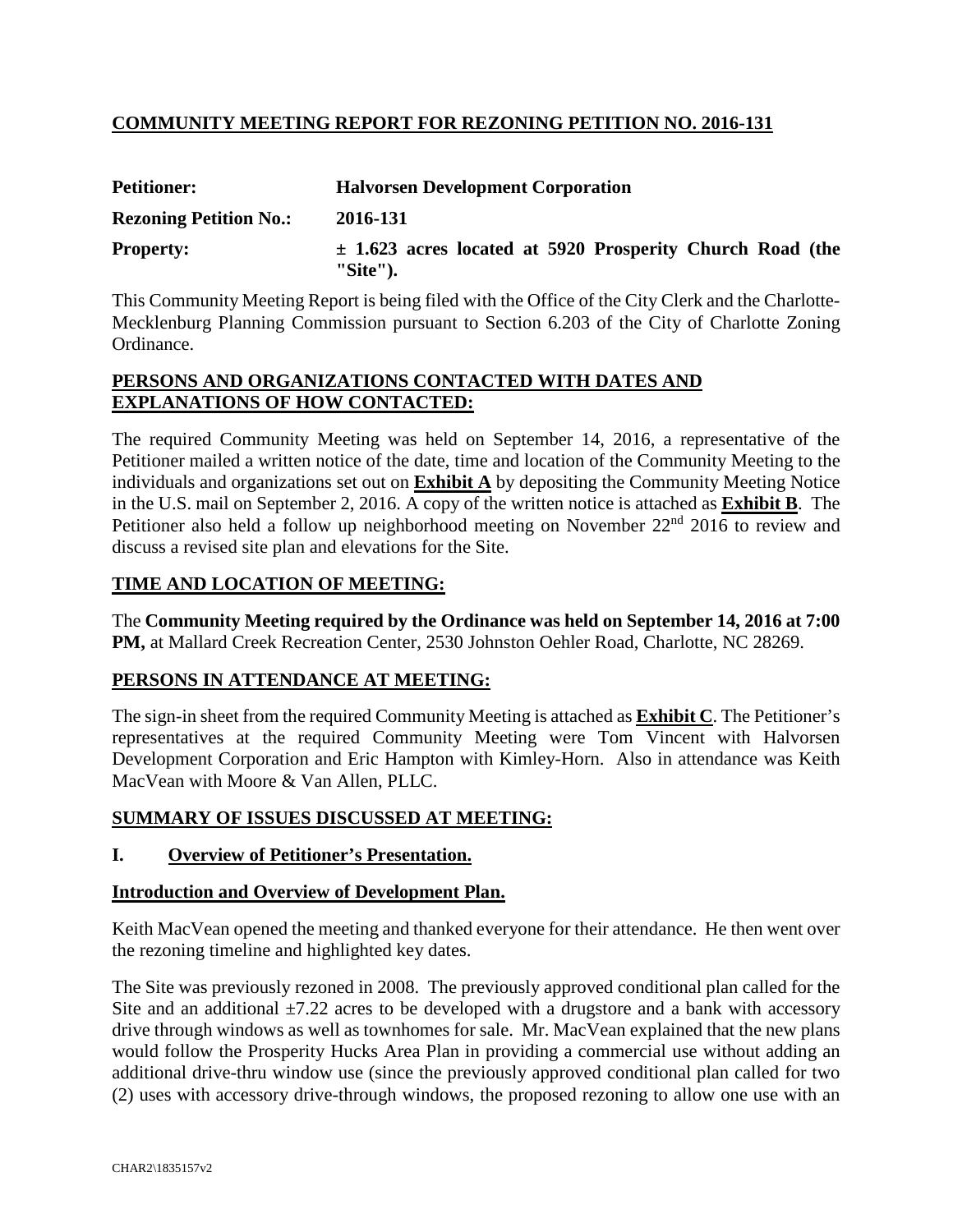accessory drive-through window is not adding a drive-through window use to the Site). The Petitioner's plans are to develop the Site with a single-use (a restaurant) with a drive-through window, thus reducing the number of drive-thru uses from the previously approved conditional plan.

Eric Hampton then provided more detail about the proposed rezoning plan. The site will have single access points on Old Ridge Road and Prosperity Church Road. The drive-thru for the restaurant will be behind a masonry wall and landscaping along Ridge Road. The plan will also include pedestrian access at Ridge and Prosperity Church Roads with outside dining for the restaurant.

Tom Vincent, with Halvorsen Development, explained that they have designed the restaurant with the Area Plan in mind. They worked with Chick-fil-A to produce a restaurant that is unlike their traditional style and incorporates design elements characteristic of the area.

Mr. MacVean explained that the new proposal will only change the site plan for the Site and not the zoning for the Site, the rezoning petition is a Site Plan Amendment (SPA). All three (3) corners of the development will be lined with street trees and wide sidewalks as well as landscaping to screen the parking areas from Old Ridge Road and Prosperity Church Road.

Attendees were invited to follow-up with either Tom Vincent, Eric Hampton or Keith MacVean if they had additional questions.

## **II. Summary of Questions/Comments and Responses:**

Attendees asked why the plans call for a drive-thru restaurant. Keith MacVean explained that the previously approved plan called for a drive-thru bank and drug store. The new plan would reduce the Site to having only one (1) drive-thru. He also explained that was a use that wanted to be in the area and would fit on the Site.

There were questions about pedestrian access. It was explained that there would be no masonry wall along Old Ridge Road. Instead, pedestrians will have easy access to the Site and the outside dining areas along all sides of the Site through walkways which are required by the Ordinance.

Attendees asked why they chose a Chick-fil-A for the development. Tom explained that through demographic studies, it was determined that Chick-fil-A was the best choice for the area. He also explained that the Chick-fil-A would be the only tenant that the Petitioner was considering for the Site.

One attendee asked if Old Ridge Road would be going away. Another attendee asked if drive-thru uses were allowed given the area plan. Keith MacVean explained that the previously approved plan already included two (2) drive-thru uses. The new plan would reduce those uses. It was also explained that the new plan would eliminate the need to locate a loading dock at the corner of Prosperity Church Road and Ridge Road as was previous planned. Old Ridge Road would not be eliminated and would be used for access to the Site.

Attendees asked about anticipated traffic and parking availability. The petitioner is working with CDOT to conduct a traffic study. The previous plan anticipated 2100 trips/day whereas the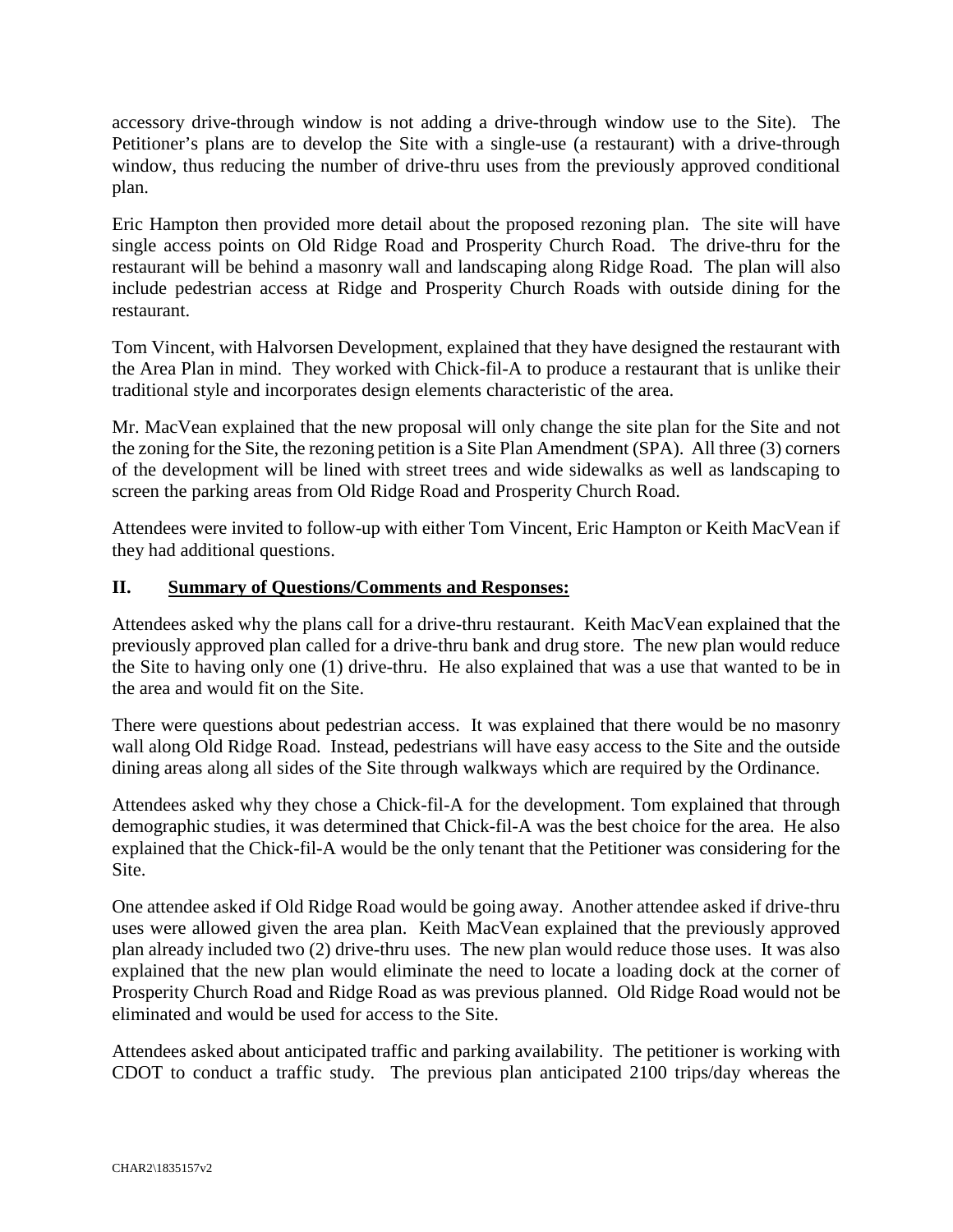restaurant could bring between 2000-2500 trips/day. The Site will include around 60 parking spaces.

Eric Hampton closed the meeting by emphasizing the addition of improved streetscapes and pedestrian access for the Site. He also stated that the A/C units would be located on the top of the building with plenty of coverage from the roof design. The Mallard Creek Community Organization stated that they meet every week and is happy to see this coming.

The attendees were thanked for their time and interest; the meeting was then adjourned.

#### **CHANGES MADE TO PETITION AS A RESULT OF THE MEETING:**

The Petitioner has modified the proposed conditional plan to redesign the proposed building to have the appearance of a two story building, and to relocate the proposed outdoor dining area to the corner of Ridge Road and Prosperity Church Road. A secondary entrance was added facing the intersection of Ridge and Prosperity Church Roads as per the request of the residents. The Petitioner has also added two improved pocket parks, one at the intersection of Old Ridge Rd. and Ridge Rd and a second park at the corner of Prosperity Church Rd. and Old Ridge Rd. The revised site plan has also added a low brick wall along Prosperity Church Road to screen the parking areas from Prosperity Church Road.

cc: Mayor and Members of Charlotte City Council Tammie Keplinger, Charlotte Mecklenburg Planning Department Solomon Fortune, Charlotte Mecklenburg Planning Department Tom Vincent, Halvorsen Development Corporation Eric Hampton, Kimley-Horn Jeff Brown, Moore & Van Allen, PLLC Bridget Dixon, Moore & Van Allen, PLLC Keith MacVean, Moore & Van Allen, PLLC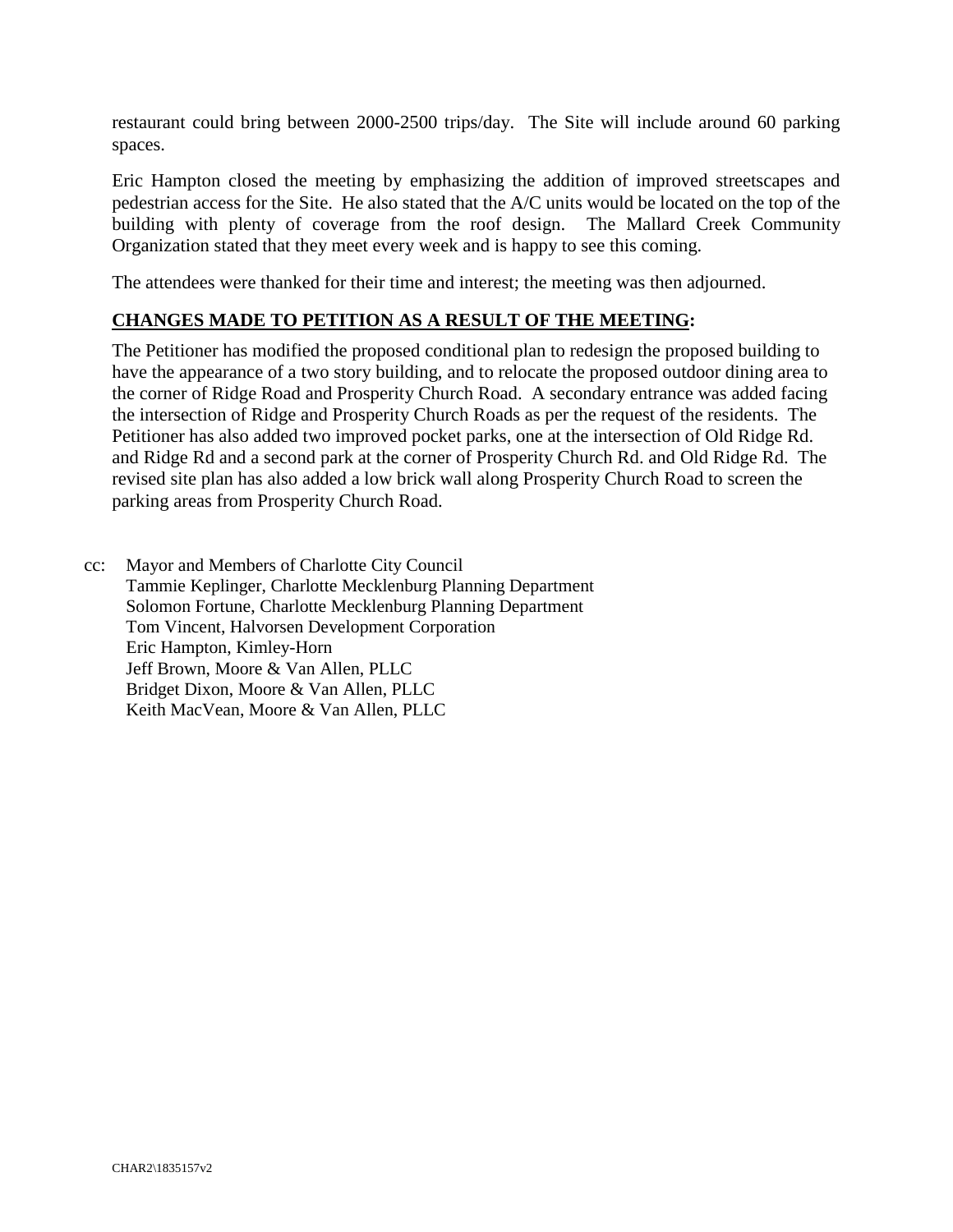| Pet_No   | taxpid                      | ownerlastn                                     | ownerfirst                    |       | cownerfirs cownerlast       | mailaddr1                        | mailaddr2 city |                   |           | state zipcode |
|----------|-----------------------------|------------------------------------------------|-------------------------------|-------|-----------------------------|----------------------------------|----------------|-------------------|-----------|---------------|
|          |                             | 2016-131 02756109 ALDI (NC) LLC                |                               |       |                             | 1985 OLD UNION CHURCH RD         |                | SALISBURY         | NC.       | 28146         |
|          | 2016-131 02941354 BEAVERS   |                                                | <b>DIANAL</b>                 |       |                             | 45144 WOODHAVEN DR               |                | <b>CHARLOTTE</b>  | <b>NC</b> | 20619         |
|          | 2016-131 02941353 BROWN     |                                                | YOLANDA LATREASA              |       |                             | 9429 DALPHON JONES DR            |                | <b>CHARLOTTE</b>  | <b>NC</b> | 28213         |
|          |                             | 2016-131 02931104 ECHO HIGHLAND CREEK LLC      |                               |       |                             | 701 ALPHA DR                     |                | PITTSBURGH        | PA        | 15238         |
|          |                             | 2016-131 02931201 GULLEDGE FAMILY LLC THE      |                               |       |                             | 12233 EASTFIELD RD               |                | HUNTERSVILLE      | <b>NC</b> | 28078         |
|          | 2016-131 02756104 HEPVS LLC |                                                |                               |       |                             | 851 S FEDERAL HIGHWAY STE 201    |                | <b>BOCA RATON</b> | FL.       | 33432         |
|          | 2016-131 02756107 HEPVS LLC |                                                |                               |       | <b>ATTN: THOMAS VICENT</b>  | 1877 S FEDERAL HIGHWAY SUITE 200 |                | <b>BOCA RATON</b> | FL.       | 33432         |
|          | 2016-131 02941355 HUTTON    |                                                | LAURIE                        |       |                             | 4516 FORESTRIDGE COMMONS DR      |                | CHARLOTTE         | <b>NC</b> | 28269         |
|          |                             | 2016-131 02756110 LINDA BARRETT PROPERTIES LLC |                               |       |                             | 4260 CRESTA AVE                  |                | SANTA BARBARA     | CA        | 93110         |
|          | 2016-131 02931115 INC       |                                                | <b>MALLARD CREEK OPTIMIST</b> |       |                             | PO BOX 26692                     |                | <b>CHARLOTTE</b>  | NC        | 28221         |
|          | 2016-131 02941110 INC       |                                                | MALLARD CREEK OPTIMIST CLUB   |       | C/O STEWART MALLARD         | 5502 MCCHESNEY DR                |                | <b>CHARLOTTE</b>  | NC.       | 28269         |
|          | 2016-131 02941304 MANN      |                                                | LENEE                         |       |                             | 6116 PROSPERITY CHURCH RD        |                | <b>CHARLOTTE</b>  | <b>NC</b> | 28269         |
|          |                             | 2016-131 02931119 MARK OIL COMPANY INC         |                               |       |                             | PO BOX 32064                     |                | <b>CHARLOTTE</b>  | <b>NC</b> | 28232         |
|          | 2016-131 02941301 MURRELL   |                                                | <b>GENEVIEVE</b>              |       |                             | 6104 PROSPERITY CHURCH RD        |                | CHARLOTTE         | <b>NC</b> | 28269         |
|          |                             | 2016-131 02756108 NISBET E P COMPANY           |                               |       |                             | PO BOX 35367                     |                | CHARLOTTE         | <b>NC</b> | 28235         |
|          | 2016-131 02941302 O'NEILL   |                                                | ANDREA                        |       |                             | <b>6108 PROSPERITY CHURCH RD</b> |                | <b>CHARLOTTE</b>  | NC.       | 28269         |
|          |                             | 2016-131 02941398 ASSOCIATION INC              | PROSPERITY RIDGE COMMUNITY    |       |                             | <b>1518 EAST THIRD ST</b>        |                | CHARLOTTE         | <b>NC</b> | 28204         |
|          |                             | 2016-131 02941371 ASSOCIATION INC              | PROSPERITY RIDGE COMMUNITY    |       | C/O HOPPER COMMUNITIES. INC | 1355 GREENWOOD CLIFF SUITE 150   |                | <b>CHARLOTTE</b>  | <b>NC</b> | 28204         |
|          | 2016-131 02941109 REITZEL   |                                                | <b>BARBARA ANN HAMPTON</b>    |       |                             | 1970 ODELL SCHOOL RD             |                | CONCORD           | <b>NC</b> | 28027         |
|          | 2016-131 02941303 RIPOLI    |                                                | DANIEL                        | SANTA | <b>RIPOLI</b>               | 15618 CITRONELLE LN              |                | HUNTERSVILLE      | <b>NC</b> | 28078         |
|          | 2016-131 02941352 SCHMIDT   |                                                | NICOLE M                      |       |                             | 4528 FORESTRIDGE COMMONS DR      |                | <b>CHARLOTTE</b>  | <b>NC</b> | 28269         |
|          | 2016-131 02756123 SHW LLC   |                                                |                               |       |                             | 1877 S FEDERAL HIGHWAY SUITE 200 |                | <b>BOCA RATON</b> | FL.       | 33432         |
| 2016-131 |                             | JEFF BROWN, KEITH MACVEAN, & BRIDGET DIXON     |                               |       | MOORE & VAN ALLEN. PLLC     | 100 N. TRYON ST., SUITE 4700     |                | <b>CHARLOTTE</b>  | <b>NC</b> | 28202         |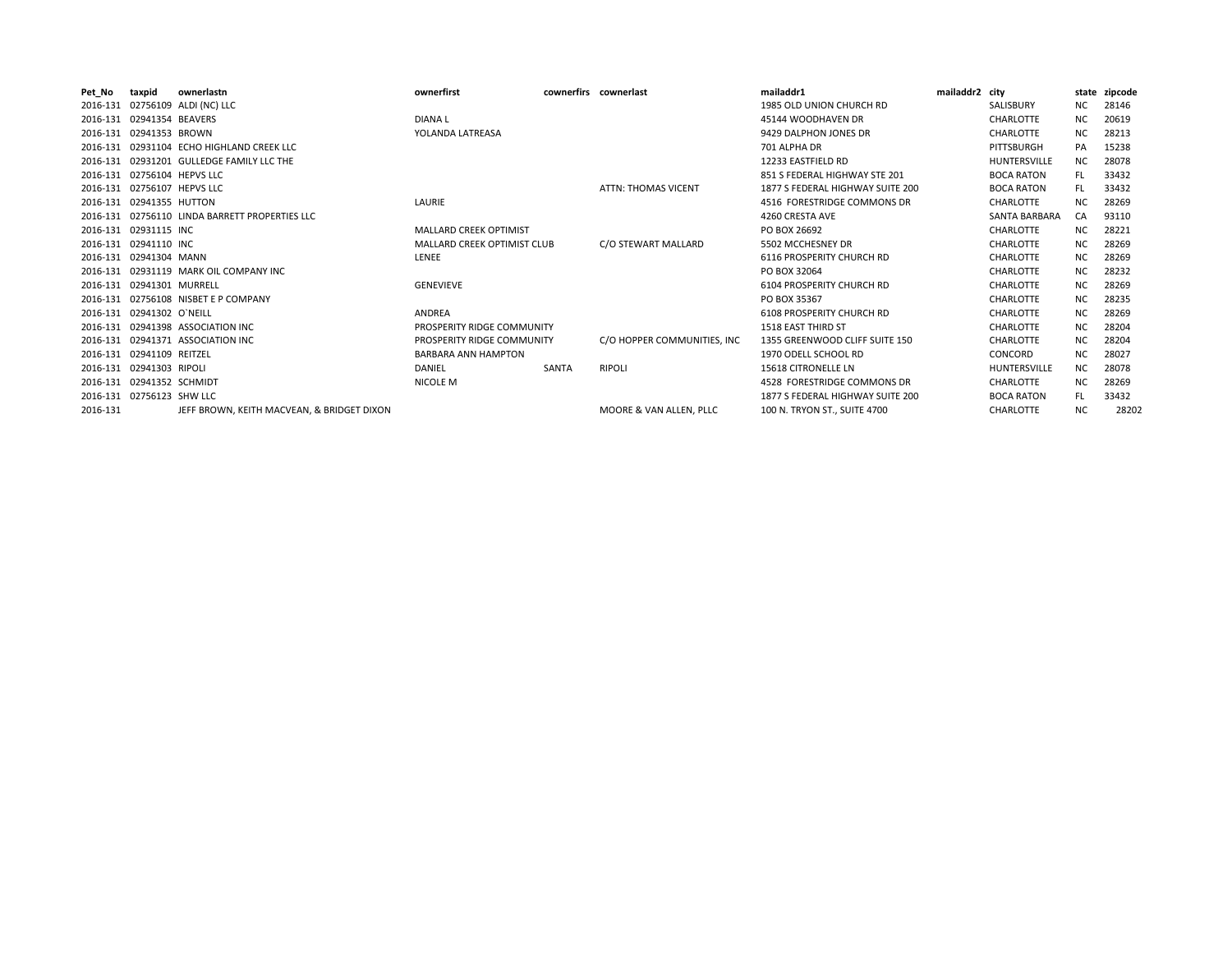| Pet. No  | FirstName | LastName   | OrgLabel                             | MailAddres                | MailCity  | MailSt: MailZip |       |
|----------|-----------|------------|--------------------------------------|---------------------------|-----------|-----------------|-------|
| 2016-131 | Cindy     | Peninger   | Devonshire NA                        | 4816 Avalon Forest Lane   | Charlotte | NC.             | 28269 |
| 2016-131 | Donald    | Oehler     | <b>Mallard Creek Community</b>       | 4503 Ridge Road           | Charlotte | <b>NC</b>       | 28269 |
| 2016-131 | Pete      | Bozza      | Prosperity Region Area Mgt. (PRAM)   | 12310 Panthersville Drive | Charlotte | NC.             | 28269 |
| 2016-131 | Jason     | Cook       | Hampton Place HOA                    | 12228 Hampton Place Drive | Charlotte | <b>NC</b>       | 28269 |
| 2016-131 | Margarita | Lizarra    | Prosperity Village HOA               | 12525 Jessica Place       | Charlotte | NC.             | 28269 |
| 2016-131 | Rozel     | Tolliver   | Madison Park at Wallace Farms HOA    | 10145 Madison Park Drive  | Charlotte | <b>NC</b>       | 28269 |
| 2016-131 | Stacie    | Purcell    | <b>Highland Creek HOA</b>            | 6121 Chavel Lane          | Charlotte | NC.             | 28269 |
| 2016-131 | Theresa   | Rosa Corev | <b>Highland Creek HOA</b>            | 6428 Stargaze Lane        | Charlotte | NC.             | 28269 |
| 2016-131 | Jovce     | Gonzalez   | Madison Park at Wallace Farms HOA    | 9302 White Aspen Place    | Charlotte | NC.             | 28269 |
| 2016-131 | Theresa   | Rosa       | Prosperity Village Area Association  | 6428 Stargaze Lane        | Charlotte | NC.             | 28269 |
| 2016-131 | Tom       | Martin     | <b>Highland Creek</b>                | 9539 Foggy Meadow Road    | Charlotte | NC.             | 28269 |
| 2016-131 | Karl      | Beil       | Fox Glen HOA                         | 11603 Fox Trot Drive      | Charlotte | NC.             | 28269 |
| 2016-129 | Claire    | Fallon     | Northeast Coalition of Neighborhoods | 8879 Legacy Lake Lane     | Charlotte | NC.             | 28269 |
| 2016-129 | Mary      | Hopper     | University City Partners             | 8335 IBM Drive, Suite 110 | Charlotte | <b>NC</b>       | 28262 |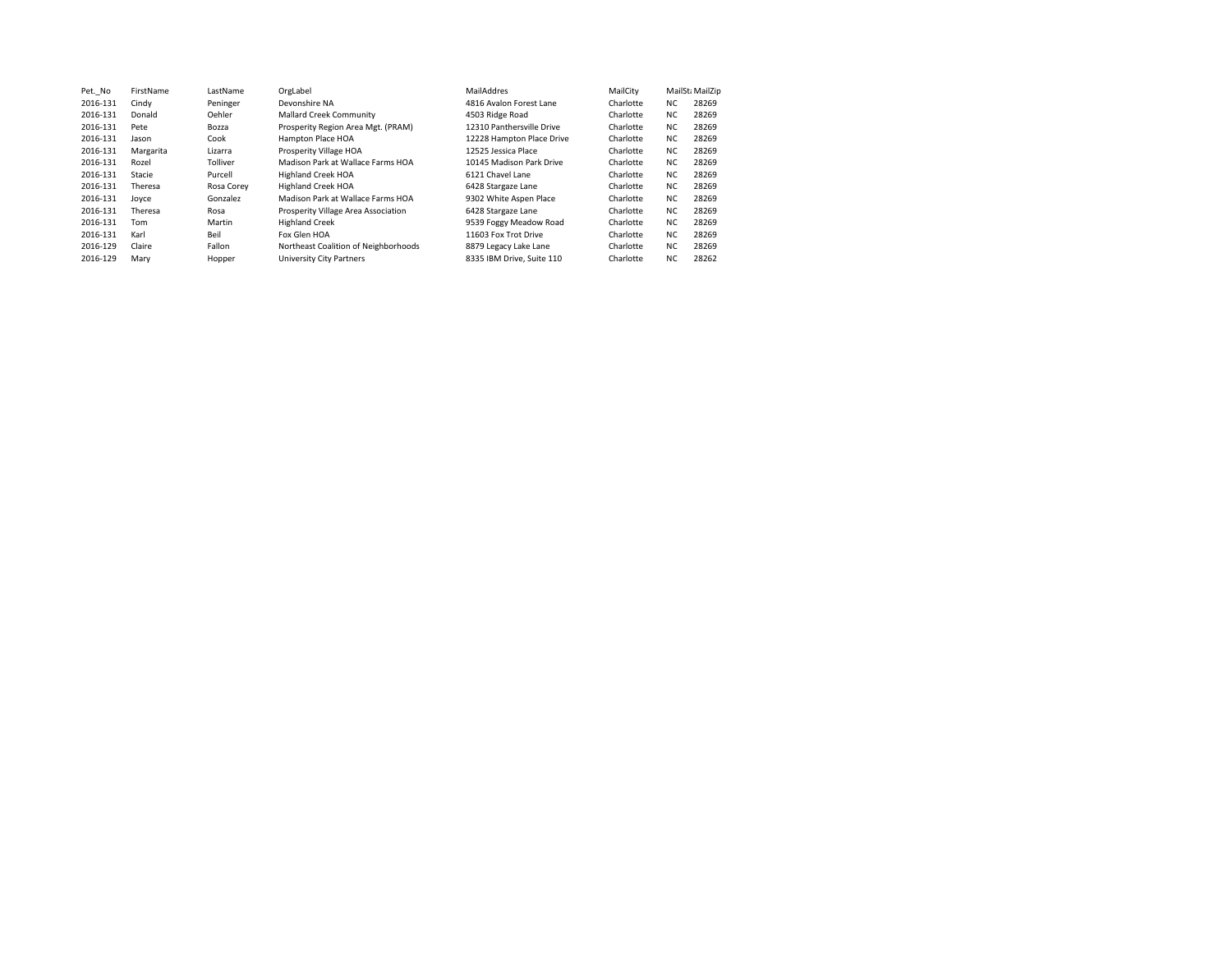#### **NOTICE TO INTERESTED PARTIES OF A REZONING PETITION PETITION # 2016-131– Halvorsen Development Corporation**

| Subject:                   | Rezoning Petition No. 2016-131                                                             |
|----------------------------|--------------------------------------------------------------------------------------------|
| Petitioner/Developer:      | <b>Halvorsen Development Corporation</b>                                                   |
| <b>Current Land Use:</b>   | Vacant                                                                                     |
| Existing Zoning:           | $UR-2(CD)$ and NS                                                                          |
| <b>Rezoning Requested:</b> | NS and NS SPA                                                                              |
|                            |                                                                                            |
| Date and Time of Meeting:  | Wednesday, September 14, 2016 at 7:00 p.m.                                                 |
| Location of Meeting:       | <b>Mallard Creek Recreation Center</b><br>2530 Johnston Oehler Road<br>Charlotte, NC 28269 |

We are assisting Halvorsen Development Corporation (the "Petitioner") on a Rezoning Petition recently filed to allow the development of the 1.63 acre site located at the intersection of Prosperity Church Road and Ridge Road with a restaurant use (the "Site"). We take this opportunity to furnish you with basic information concerning the Petition and to invite you to attend a Community Meeting to discuss it.

#### **Background and Summary of Request:**

This Petition involves a request to rezone the  $\pm 1.623$  acre Site from UR-2(CD) and NS to NS and NS Site Plan Amendment (SPA). The proposed rezoning request would allow the Site to be developed with up to 15,000 gross square feet of uses allowed in the NS zoning district including a restaurant with an accessory drivethrough window. Only one use with an accessory drive-through window will be allowed on the Site.

This Site was previously rezoned in 2008 as part of a rezoning petition that involved 8.851 acres and proposed to develop this Site and the remainder of the acreage with up to 19,320 square feet of commercial uses and up to 43 townhomes for sale. The proposed commercial uses were a drug store with an accessory drive-through window and a branch bank with multiple drive-through windows. The proposed drug store and a portion of the proposed bank were located on the portion of the property currently in for a zoning change. The loading dock for the proposed drug store was oriented toward the intersection of Ridge Road and Prosperity Church Road. This approved site plan proposed to abandon Old Ridge Road. The plan also called for several new public streets as part of this redevelopment.

The site plan associated with this rezoning request proposes to develop the Site with a single building located at the intersection of Ridge Road and Prosperity Church Road. Parking areas and the proposed accessory drivethrough window are located to the rear or the side of the proposed building. The proposed parking areas and the maneuvering area for the accessory drive-through window are screened from Ridge Road and Prosperity Church by a decorative low masonry wall and landscaping.

The proposed building will have a door that provides direct access to Prosperity Church Road from the proposed use. The building facades oriented toward Ridge Road and Prosperity Church Road will have 60 % clear glass between a height of two (2) feet and 10 feet.

Old Ridge Road will not be abandoned. Access to the Site will be from Prosperity Church Road and Old Ridge Road. The Site's frontages on Ridge Road, Old Ridge Road, and Prosperity Church Road will be improved with curb and gutter, and an eight (8) foot planting strip and six (6) foot sidewalks.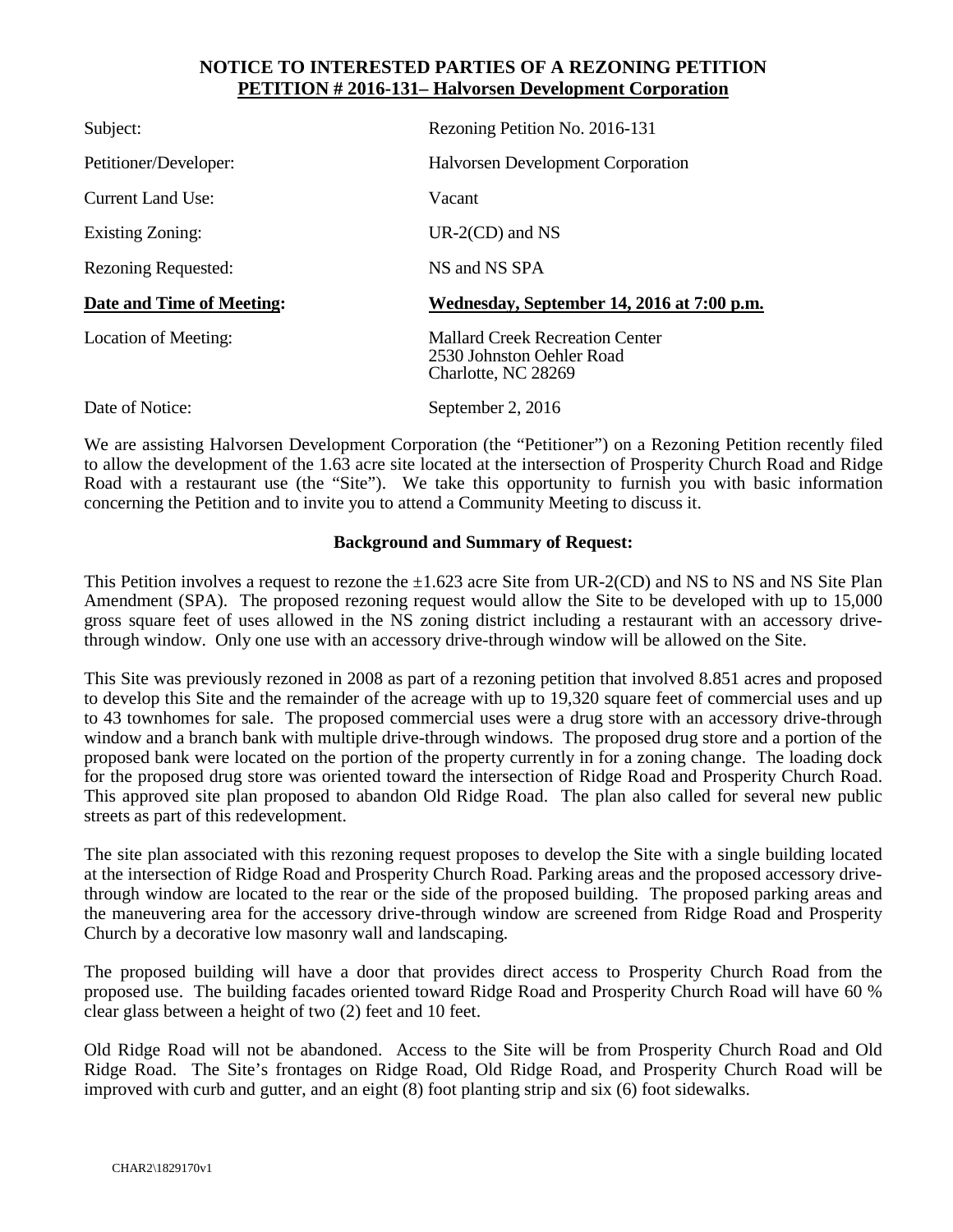#### **Community Meeting Date and Location:**

The Charlotte-Mecklenburg Planning Department's records indicate that you are either a representative of a registered neighborhood organization or an owner of property near the Site. **Accordingly, we are extending an invitation to attend the upcoming Community Meeting to be held on Wednesday, September 14, 2016, at 7:00 p.m. at Mallard Creek Recreation Center, 2530 Johnston Oehler Road, Charlotte, NC 28269.** Representatives of the Petitioner look forward to discussing this exciting rezoning proposal with you at the Community Meeting.

In the meantime, should you have questions about this matter, you may call Keith MacVean (704-331-3531) or Jeff Brown (704-331-1144). Thank you.

cc: Mayor and Members of Charlotte City Council Tammie Keplinger, Charlotte Mecklenburg Planning Commission John Kinley, Charlotte Mecklenburg Planning Commission Thomas Vincent, Halvorsen Development Corporation Jeff Brown, Moore & Van Allen, PLLC Bridget Dixon, Moore & Van Allen, PLLC Keith MacVean, Moore & Van Allen, PLLC

#### **Site Location**

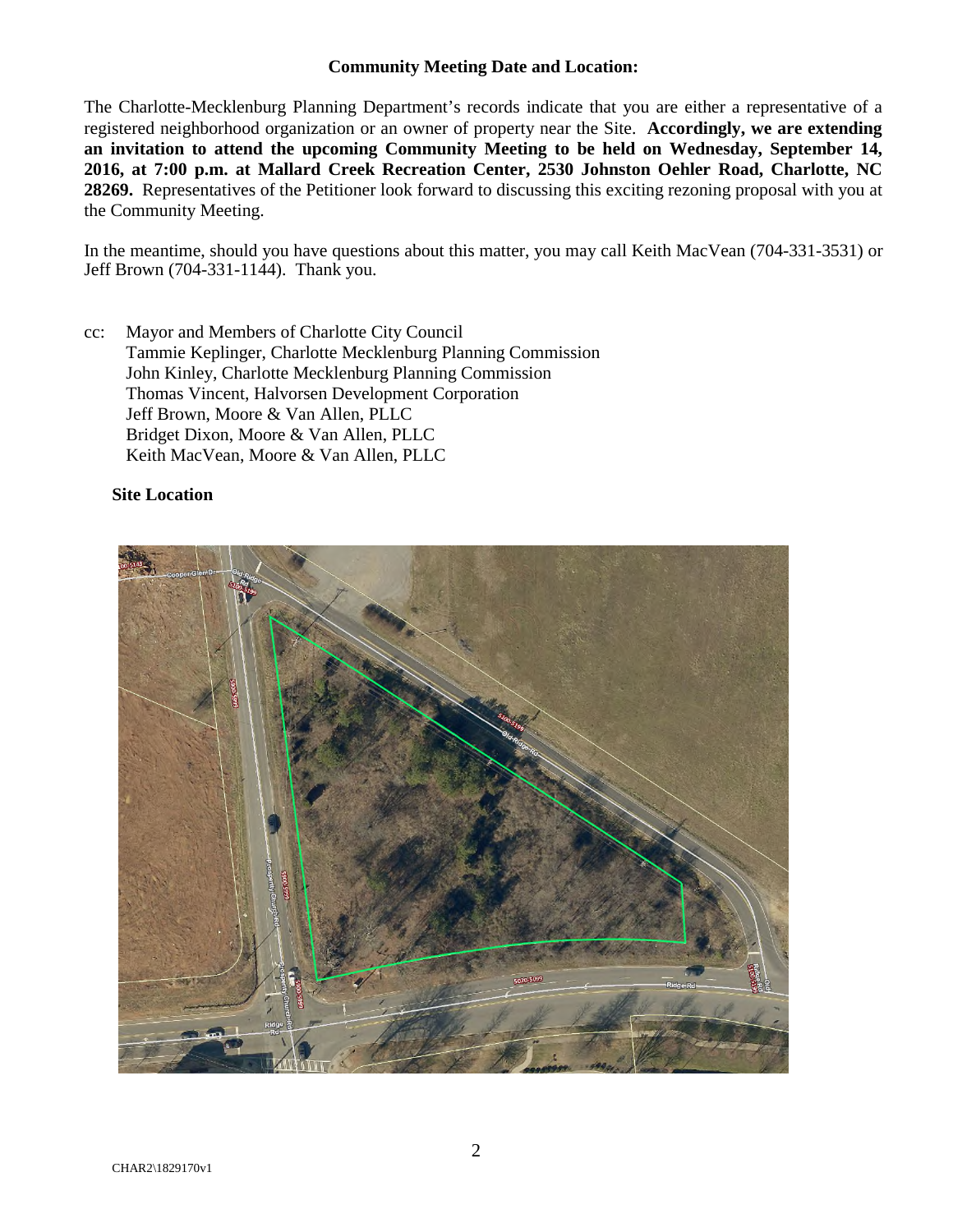# **Halvorsen Development** Rezoning Petition 2016-131<br>Community Meeting – September 14, 2016 @ 7:00p

 $\mathcal{H}^{\text{max}}$  . Also

|             | <b>NAME</b>                           | <b>ADDRESS</b>                    | <b>TELEPHONE</b>  | <b>EMAIL ADDRESS</b>                     |
|-------------|---------------------------------------|-----------------------------------|-------------------|------------------------------------------|
| 43          | Clim Sylowy                           | 7727-13ROWNRD                     | 704.309.4063      |                                          |
| 44          | kmes $Pl$                             | 9230 Kestral Ridge Pr             |                   | 704 287 826 Scatch & Regulara 8 Com      |
| 45          | Nernde<br>Kimberty                    | 9166 meadowment View D1           | $704 - 608 - 173$ | henrickka @gmail-com                     |
| 46          | Bhika<br>Raynes                       | 6403 Lidgevier<br>Commens Drive   |                   | 704-517-5339 scayner to cooling . r.com  |
| 47          | heresa<br>050                         | <u>6428 Stagaze Ln</u>            |                   | 704 489 7948 theresa Rosa 2 e anail. com |
| 48          |                                       | 5302 PROSPERITY (NEW 810.423.2321 |                   |                                          |
|             |                                       | 2900 Beard Rd                     | 704-547-0283      |                                          |
| 50          |                                       | 1233 Eastlele                     |                   | 704 9482010 EdwwwersAlkertiz. Com        |
| $51^{\sim}$ | JOPPE                                 | 4421BEAUVISTA Du.                 |                   | 704947-4954 GSAIZIO@CAROLINA.RR.COM      |
| 52          | Doris/Jimmy DeArmon 1916 Galloway Rd. |                                   | 2045471090        |                                          |
| 53          |                                       |                                   |                   |                                          |
| 54          |                                       |                                   |                   |                                          |
| 55          |                                       |                                   |                   |                                          |
| 56          |                                       |                                   |                   |                                          |

 $\sim$ 

 $\mathbf{v}_1$ 

 $\sim 100$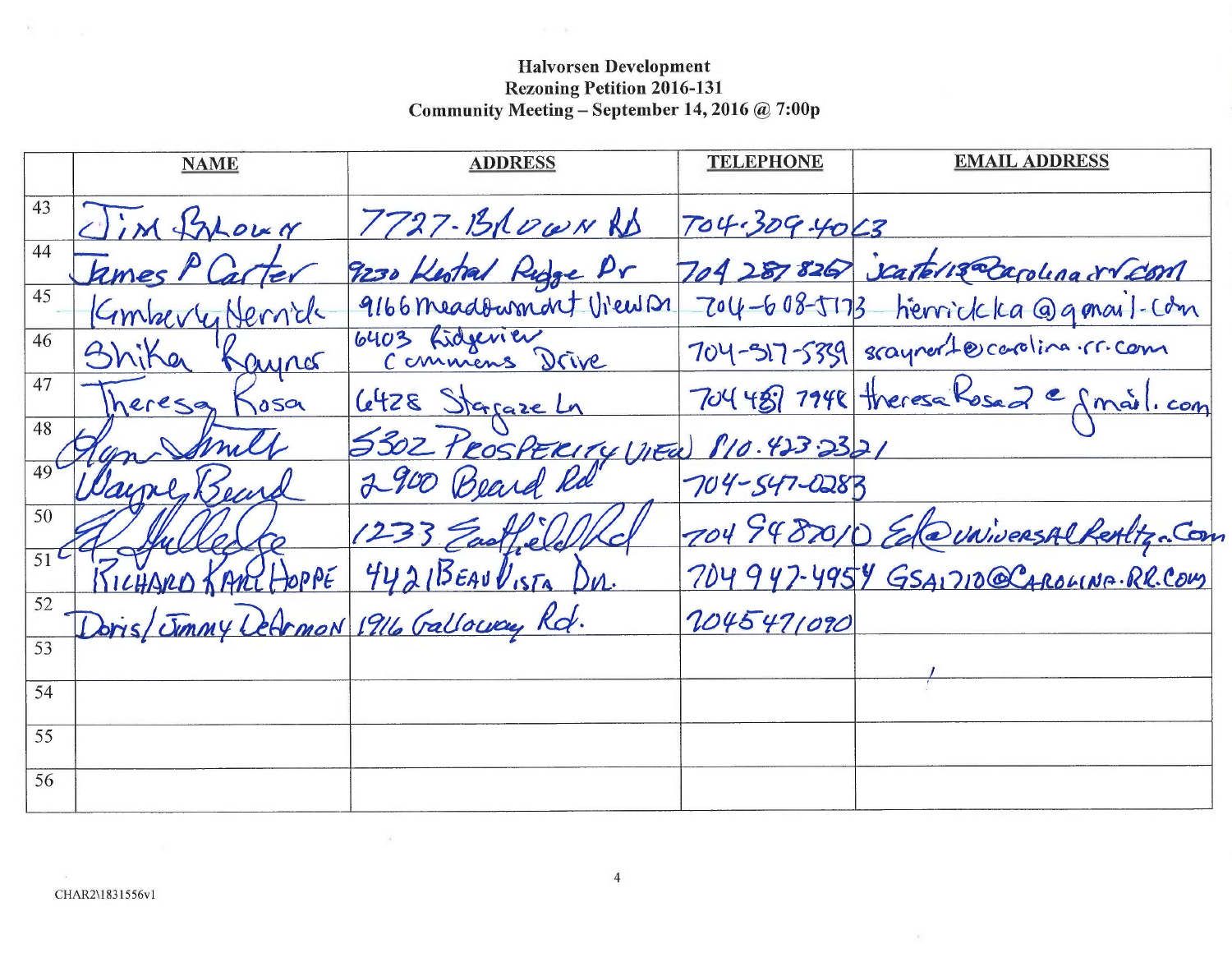# Halvorsen Development Rezoning Petition 2016-131<br>Community Meeting – September 14, 2016 @ 7:00p

|    | <b>NAME</b>   | <b>ADDRESS</b>                                                              | <b>TELEPHONE</b>   | <b>EMAIL ADDRESS</b>                                          |
|----|---------------|-----------------------------------------------------------------------------|--------------------|---------------------------------------------------------------|
| 57 |               |                                                                             |                    |                                                               |
|    |               | 4503 Ridge Rd                                                               | 704875-2677        |                                                               |
| 58 | DOMAIR Cepter |                                                                             | 269760.3601        | President<br>MallandCreek Con. Org.<br>robert_49006@YaNoD.com |
| 59 | Hung Hil)     | <u>6206 Hilbery Coure Lu.</u><br>8549 Xuns et                               | 704-553-2514       |                                                               |
| 60 | Anissa Burton | 5915 Shining Oaklane                                                        | 704.728.1857       | anissa burtoneyanco.com                                       |
| 61 | Cinus Marerin | $\overline{\mathsf{S}}$ <i>III</i> FAMEVISTA $\beta$ <sup>2</sup> CHARLOTTE | $540 - 400 - 9333$ | COMARTIN 514 (@) HOTMAIL.COM                                  |
| 62 |               |                                                                             |                    |                                                               |
| 63 |               |                                                                             |                    |                                                               |
| 64 |               |                                                                             |                    |                                                               |
| 65 |               |                                                                             |                    |                                                               |
| 66 |               |                                                                             |                    |                                                               |
| 67 |               |                                                                             |                    |                                                               |
| 68 |               |                                                                             |                    |                                                               |
| 69 |               |                                                                             |                    |                                                               |
| 70 |               |                                                                             |                    |                                                               |